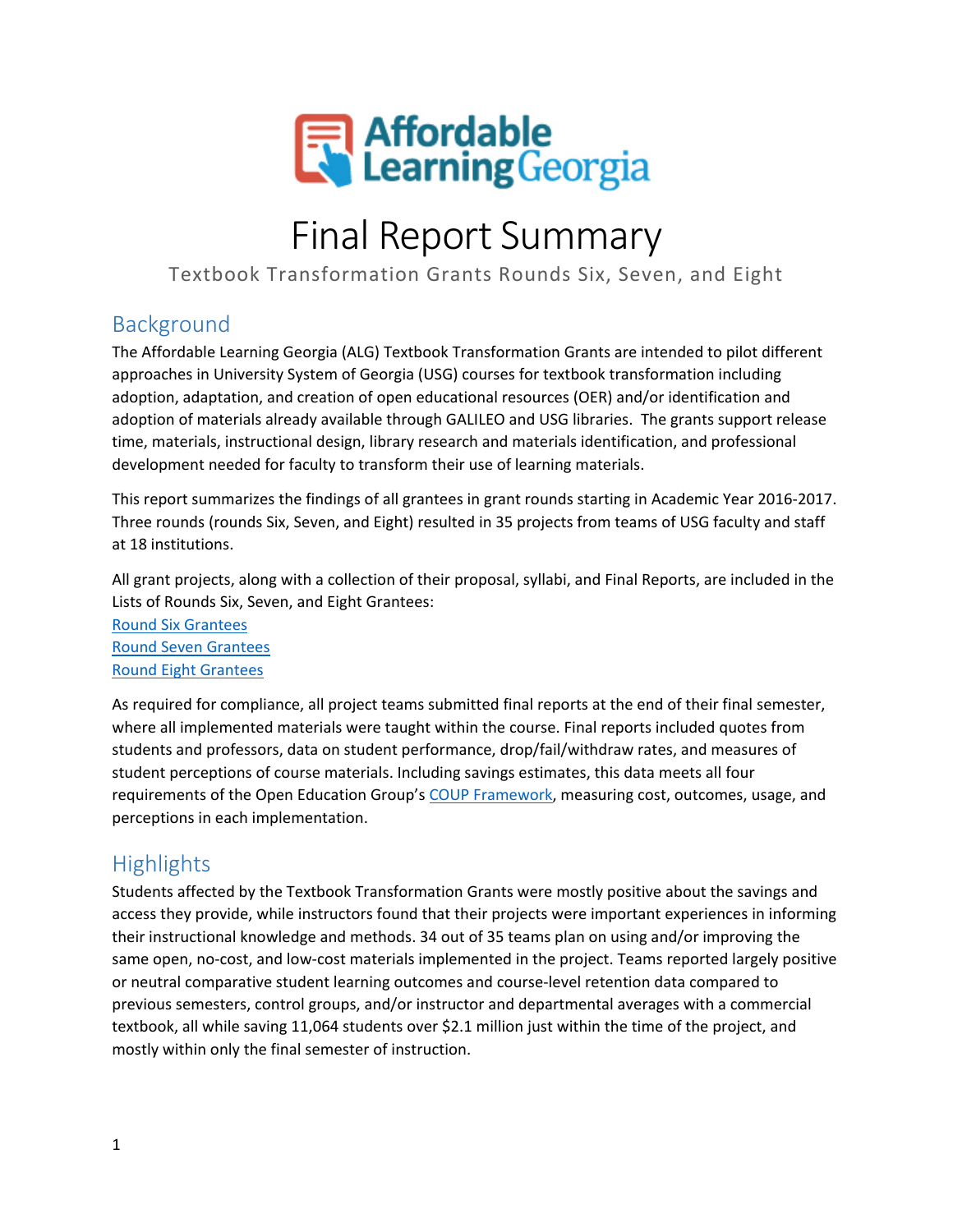**Rounds Six, Seven, and Eight:**

**\$636,626**  awarded to grantees

**11,064** students affected during projects

**\$2,189,376** student savings during projects

#### Savings

During the course of the projects, 59 grant-supported courses were taught to 11,064 students and saved these students an estimated \$2,189,376 in student textbook costs in relation to their commercial equivalent, the purchase of a new commercial textbook as previously required within the course.

With nearly all teams indicating that these materials or other affordable materials will be used in future semesters, a high sustainability of these student savings is anticipated over at least the next academic year, leading to a higher return per dollar awarded as time passes.

## Grantee Experiences

Rounds Six, Seven, and Eight project teams had nearly unanimous positive experiences in implementation processes and teaching with affordable materials. 34 out of 35 reporting teams are planning to use the same or new/revised affordable materials in the future, as indicated in the Sustainability Plan or Future Plans sections of the final reports.

These findings are an indicator that grants to support OER and alternative low-cost material adoption activities are valuable tools in building sustainable low-cost learning materials practices among faculty.

*"The process of writing and rewriting [the textbook] led us to explore a more proficiency based language teaching approach that is guided by a resource [heavier] on tasks and lighter on grammar. Another positive side effect of this project was the conversation it encouraged among the faculty in terms of teaching approaches." –Dr. Mariana Stone, University of North Georgia*

Most teams saw the grant project experience as enhancing their teaching and learning skills and pedagogy. Project Leads indicated in reports that the activity of redesigning their courses with affordable resources enhanced their teaching and learning experiences.

These experiences have led to the current or future production of scholarship around implementing affordable materials in the classroom. 18 grant teams have already conducted or will conduct scholarly work, such as writing articles and presenting at state, national, and international conferences, sharing their experiences within the grant project with colleagues in their fields of expertise.

*"As a result of this transformation, instruction in the classroom is now more focused on activities that promote active learning, rather than standard lecture." -Dr. Shana Kerr, Georgia Institute of Technology*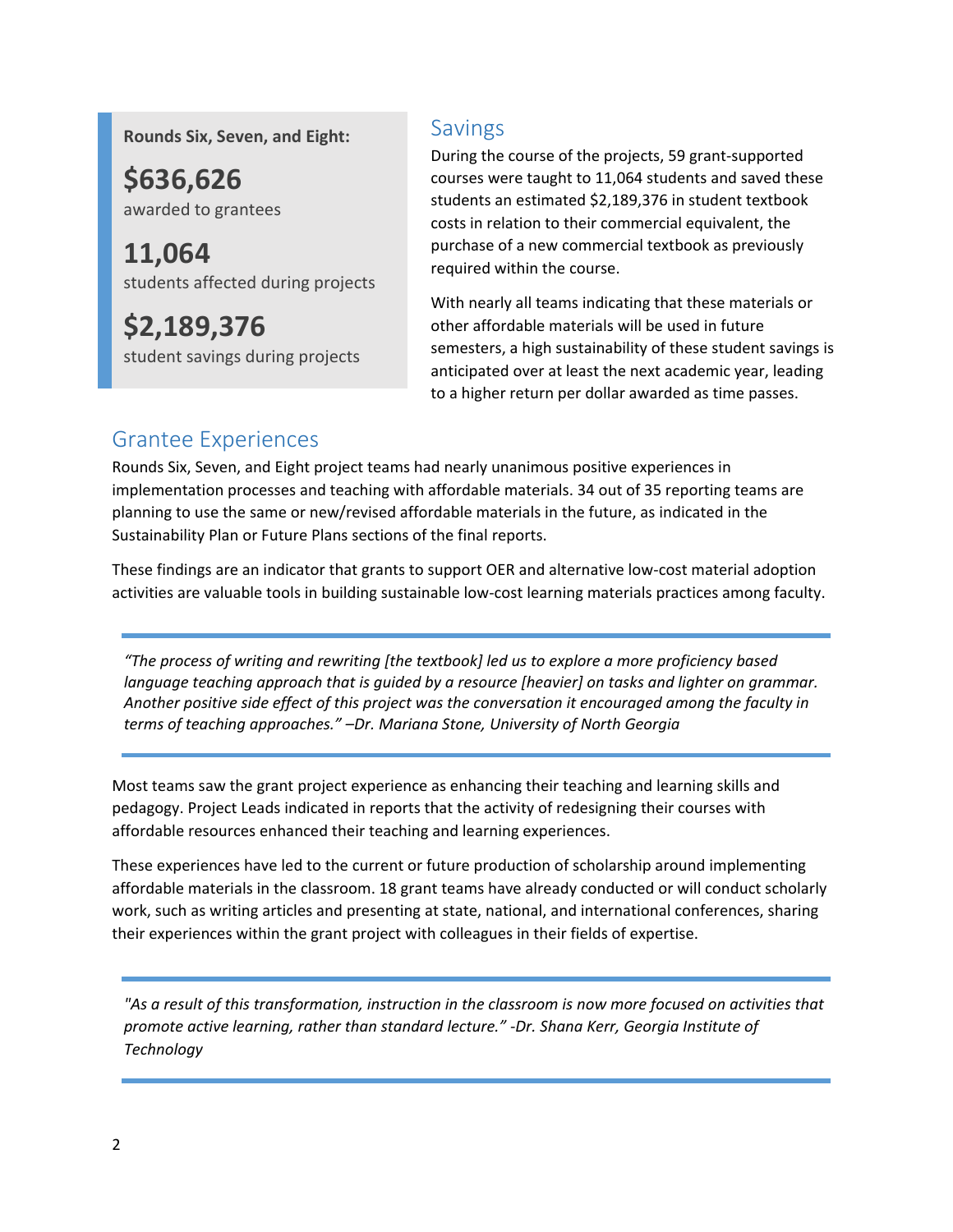## Student Satisfaction

Teams reported that students were highly satisfied with the affordability and ease of access with open textbooks and affordable materials, with 31 out of 35 teams (88%) reporting students having an overall positive perception of the new resources in comparison to a traditional commercial textbook.

*"The [WeBWorK open-source] homework being free, as well as allowing multiple attempts, taught me how to solve problems more confidently. The layout of the notes was extremely neat and made focusing on the main points a breeze!" -Student of Dr. Scott Kersey, Georgia Southern University*



The one team which received overall negative perceptions of the materials had implemented a low-cost, non-OER proprietary platform, TopHat, which required offsite technical support when glitches occurred.

*"Top Hat needs work, or to be cut. Find something else, or work with them to iron out the bugs." - Student of Dr. Colleen Knight's team, College of Coastal Georgia*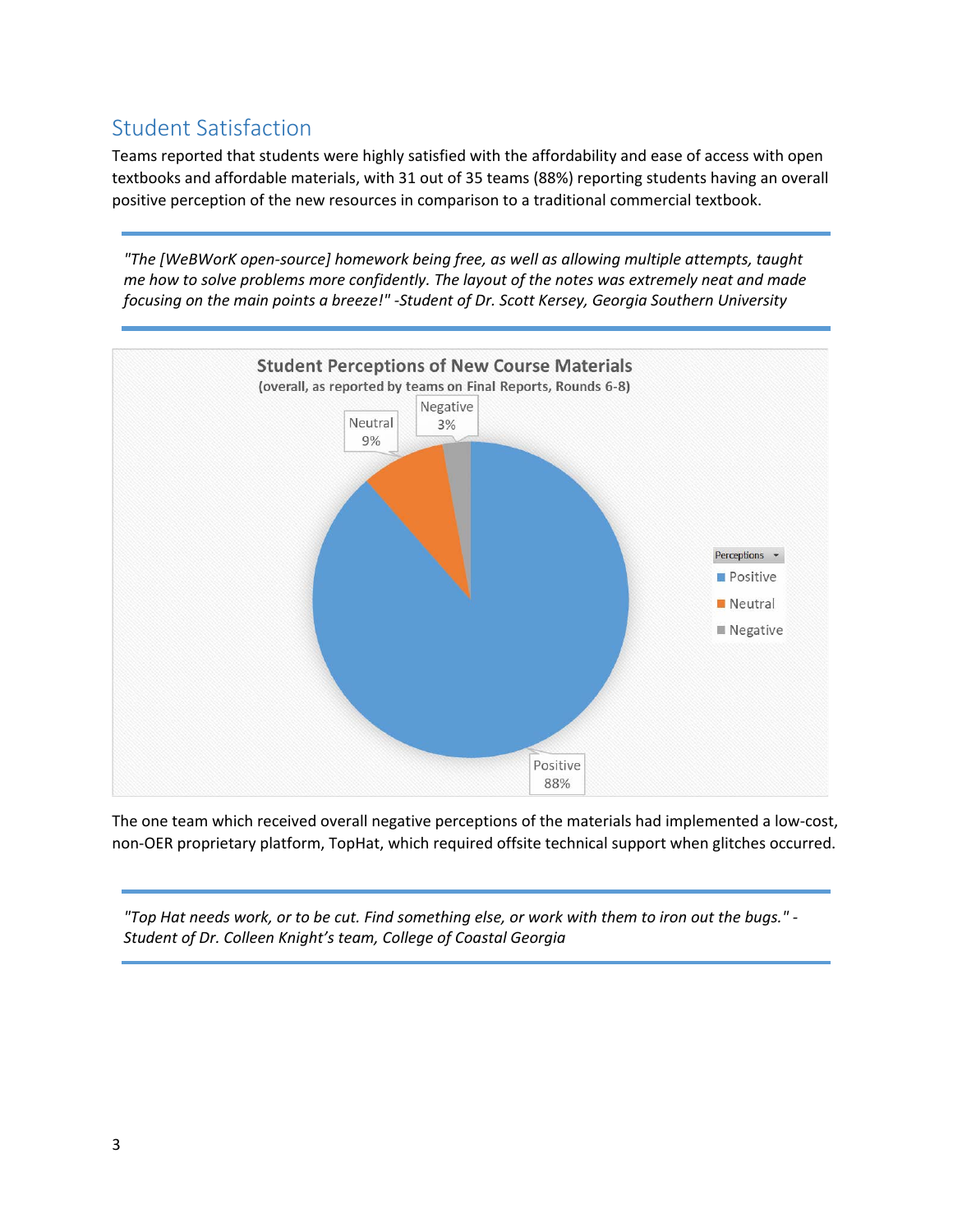## Student Learning Outcomes

16 of 35 reporting project teams on student outcomes (46%) reported positive significant changes to student learning outcomes in comparison to control groups, previous semesters, faculty averages, and/or departmental averages, while 18 teams (51%) saw no significant changes to outcomes. This is a combined 97% of Rounds Six, Seven, and Eight teams who experienced either a significantly positive or neutral effect on learning outcomes while using affordable materials.



As with previous rounds, repeat student results are not always one-to-one normable with students in the first semester of implementation of the new materials, and some teams experienced a change in the students or instructors within the course.

*"Overall the project was a success. Student outcomes were better than those of prior semesters and consistent with those of non-ALG courses during the implementation period. Based on this project, we have optimism that no-cost course materials can provide significant cost savings to students without diminishing course success rates."* 

*-Dr. Da'Mon Andrews, East Georgia State College*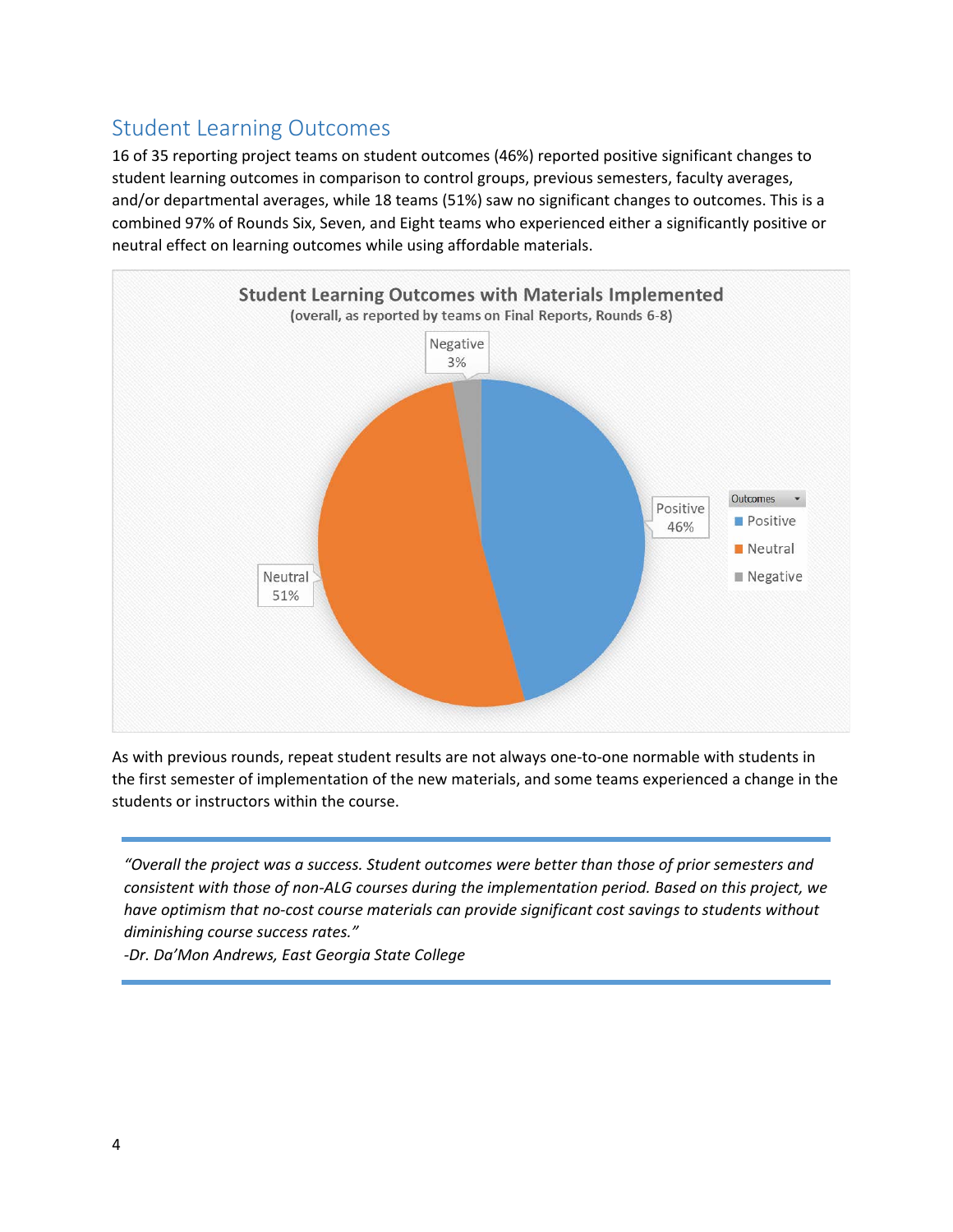### Drop/Fail/Withdraw (DFW) Delta Rates

Along with learning outcomes, a standard measure of student retention and progression is the combined rate of course drops, failures, and withdrawals, or DFW delta rates. 17 teams (48%) reported positive significant changes, 15 teams (43%) reported no changes, and 3 teams (9%) reported negative changes.

*"Students were more engaged in class and were more likely to attend class lectures because the classes were more interactive (they included activities drawing on Open Educational Resources). Several students commented the activities helped them better understand the material, and kept the material interesting."*



*-Dr. Dovile Budryte, Georgia Gwinnett College*

While DFW rates are a standard measure of student retention, the difference between a positive or negative outcome can vary depending on the course and the project. A course with consistently low DFW rates with a small negative effect during implementation may not reflect a large impact on the course. The three project teams reporting negative changes to student retention varied in their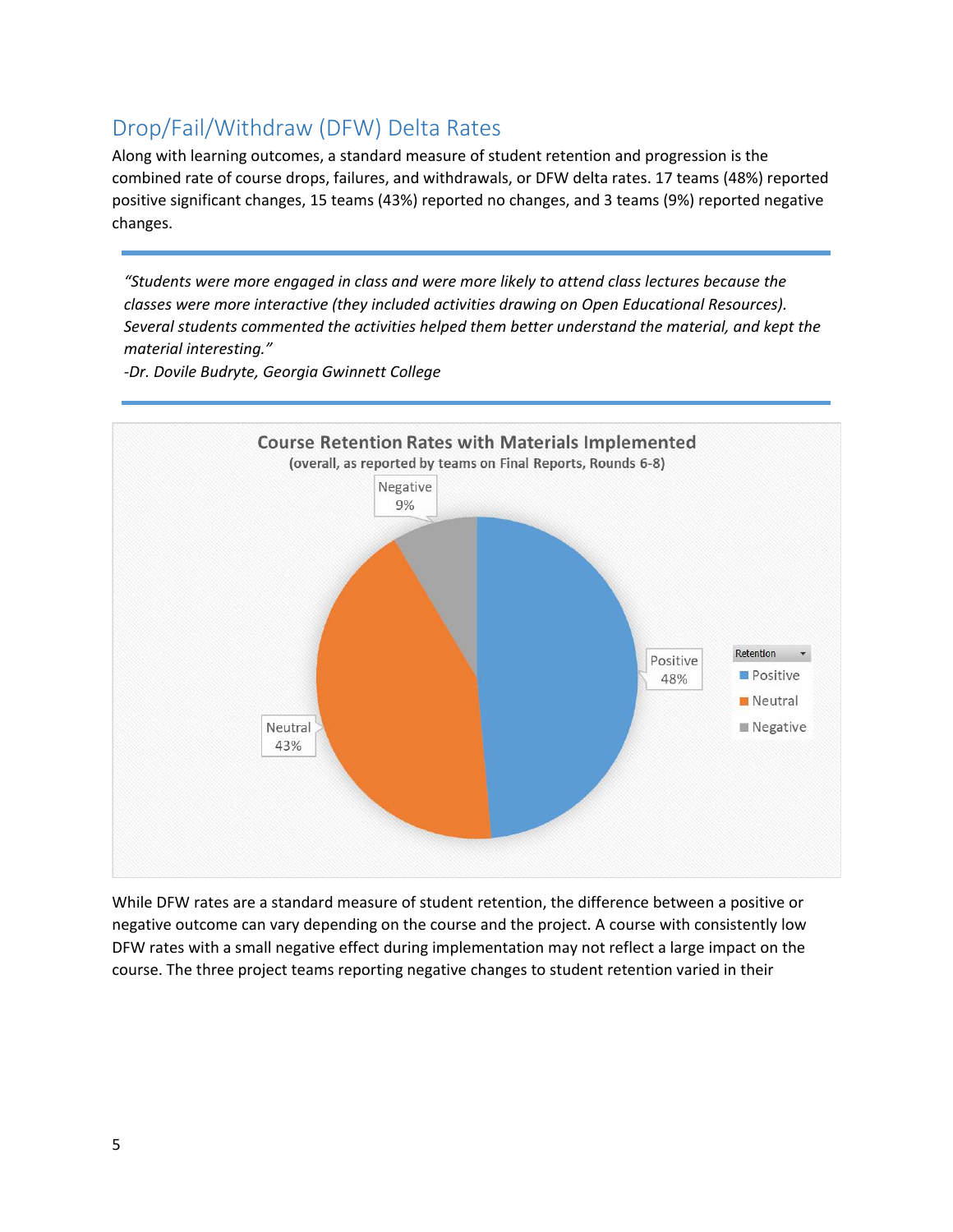challenges, from institutional consolidations to adopting OER which were not well-formatted for customization.

*"Most of the difficulties we encountered were directly connected to the consolidation between Armstrong State University and Georgia Southern University that was announced right after we began the project. This consumed enormous amounts of faculty time and significant losses in support staff, such as the instructional designers on campus."*

*-Dr. Lea Padgett, Armstrong State University (Georgia Southern University)*

#### Lessons Learned

Each Final Report contains a section within the narrative document for Lessons Learned. From the reports, Affordable Learning Georgia has reached the following overall conclusions when implementing open, no-cost, or low-cost materials to replace a commercial textbook in a course:

• **Teach Students How to Use Open Materials and Inform About Print Options:** Teams continue to report that students may only have a prior background in working with expensive printed materials. Ensuring that all students have the knowledge and ability to annotate and highlight digital materials is essential to achieving parity in effective student use between digital and print resources. Students must also be well-informed of any options for print materials, such as the print versions of OpenStax textbooks.

*"Several commented they liked it but would have preferred a print version. We then informed them they could access the PDF version, print out the text using their cost savings and create a notebook to serve the same purpose. This suggestion was positively received." -Dr. Sheryne Southard, Clayton State University*

• **Consolidations and Faculty/Staff Turnover Continue to Disrupt or Prevent OER Projects:**  Multiple teams reported administrative issues and the loss of faculty and instructional designers within or directly before the project's timeframe. These issues, often arising through institutional consolidations, affected the amount of support and time a team had to successfully implement OER and affordable materials in the classroom or prevented the team from submitting a successful grant application in the past.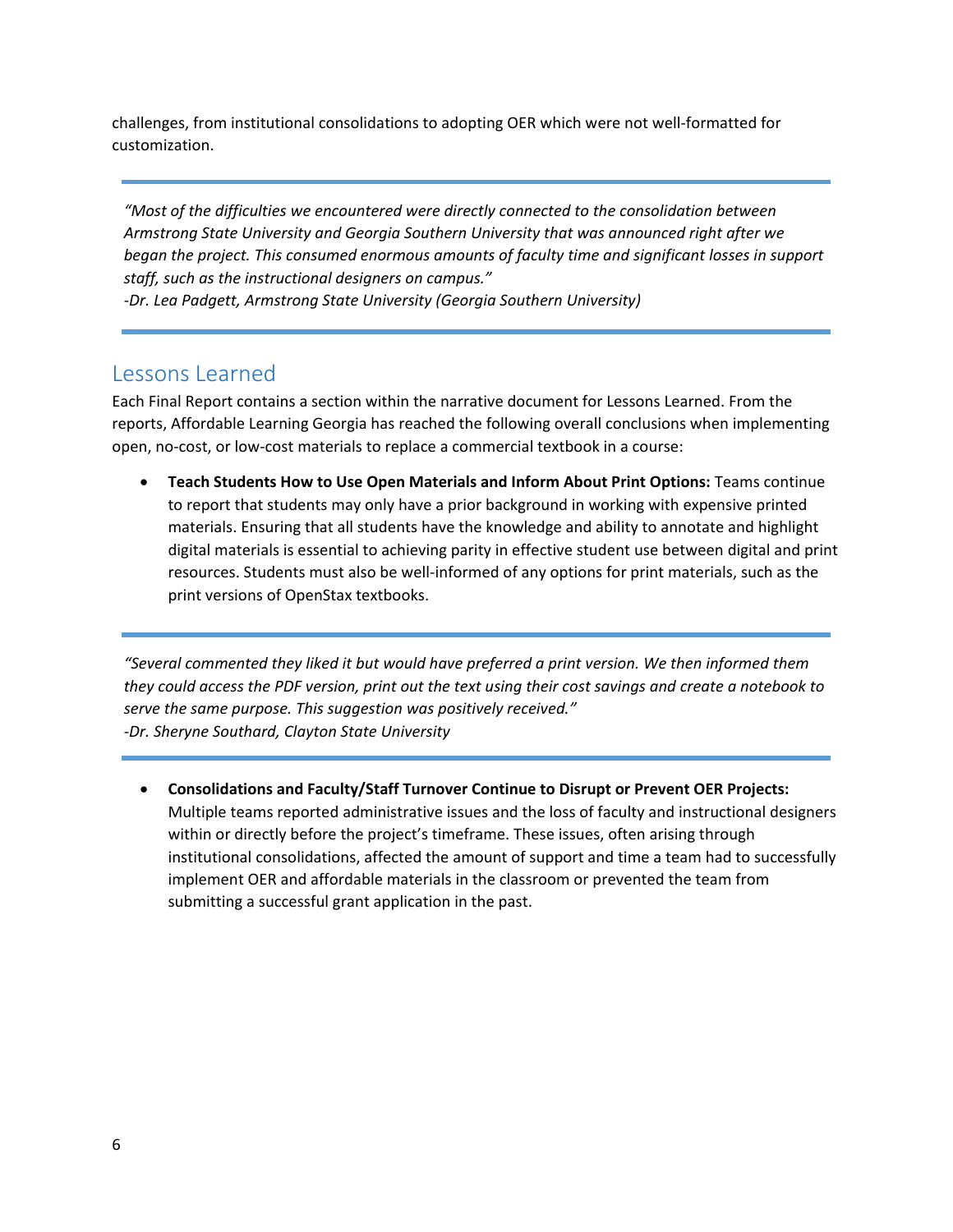*"A main challenge that we faced in house was due to administrative hurdles in the first three times we applied for this ALG grant, much of which was due to the consolidation process that was happening in early 2016 between Georgia State University and Georgia Perimeter College (now consolidated)."* 

*-Dr. Barbara Hall, Georgia State University*

• **Implementing OER or No-Cost Materials May Not Increase Student Motivation to Read:** Several teams reported that despite students saving money on textbook purchases, many students continued to not read assigned portions of an OER or open textbook. Teams and students alike were satisfied with student cost savings regardless, but these teams found that not all students will read required materials simply because the materials are now affordable.

*"The reality is that much of what is assigned to students is, irrespective of its source, simply not read. If that is going to be the case, at least they shouldn't be impoverished in the process. Perhaps the diffusion of open textbooks will be a force for promoting reading on campus." -Dr. David Dorrell, Georgia Gwinnett College*

• **Use or Create Modular OER, or Break Large Textbooks into Smaller Parts:** Faculty mentioned that students prefer working with smaller-sized OER, whether in the form of modules or breaking up large open textbooks chapter-by-chapter.

*"Many students and faculty complained about the pdf file being unwieldy (nearly 1000 pages). As a result, we split the pdf file into multiple files with each section in a separate file." -Dr. Thomas Gonzalez, Dalton State College*

• **Implementing Proprietary Platforms or Non-Open Resources May Cause Unexpected Issues:**  When teams included materials which were not open-licensed, from paid platforms such as TopHat to non-open-licensed videos on YouTube, the responsibility to fix issues with these materials or respond quickly to questions fell solely outside of the project team, sometimes delaying a quick question fix or resulting in materials being deleted mid-semester. Resolving these issues may take more involved vendor-team communication, finding alternative resources, or checking to make sure the user uploading a file truly has the copyright to distribute the file, along with frequent and regular link checking.

*"We believe that part of the frustration experienced by students is that they expect the instructor to be able to help them, and this was often not the case with Top Hat. Because of this, questions would require several days to answer."* 

*-Dr. Colleen Knight, College of Coastal Georgia*